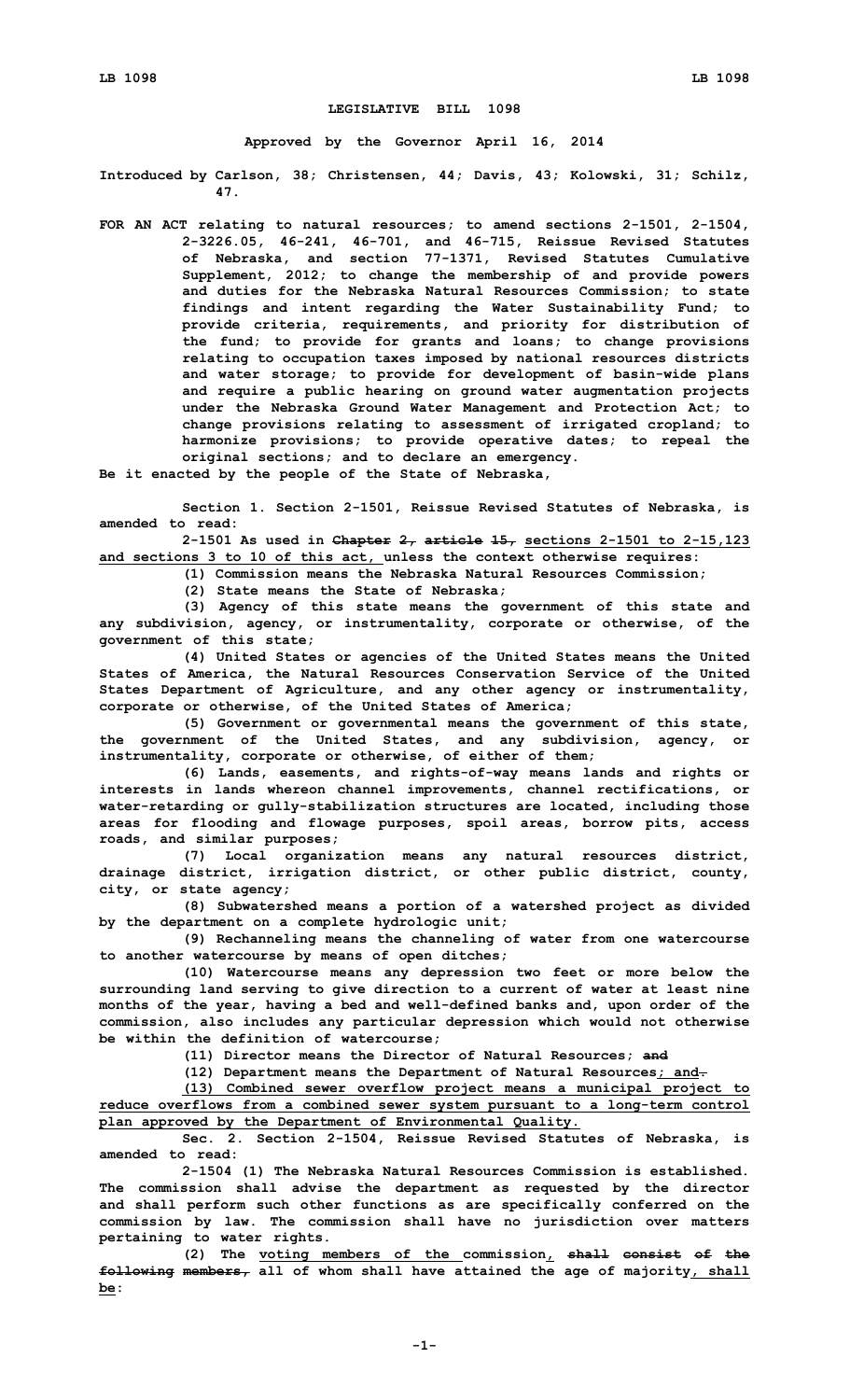**(a) One resident of each of the following river basins, with delineations being those on the Nebraska river basin map officially adopted by the commission and on file with the department: (i) The Niobrara River, White River, and Hat Creek basin, (ii) the North Platte River basin, (iii) the South Platte River basin, (iv) the middle Platte River basin, (v) the lower Platte River basin, (vi) the Loup River basin, (vii) the Elkhorn River basin, (viii) the Missouri tributaries basin, (ix) the Republican River basin, (x) the Little Blue River basin, (xi) the Big Blue River basin, and (xii) the Nemaha River basin;**

**(b) One additional resident of each river basin which encompasses one or more cities of the metropolitan class; and . Each such additional basin member shall be <sup>a</sup> resident of <sup>a</sup> natural resources district which encompasses one or more cities of the metropolitan class and shall be selected in the same manner, at the same time, and for <sup>a</sup> four-year term having the same term sequence as provided for the other member from such basin; and**

**(c) Three Fourteen members to be appointed by the Governor, subject to confirmation by the Legislature., who shall serve at the pleasure of the Governor. Of the members appointed by the Governor, one shall represent municipal users of water, one shall represent surface water irrigators, and one shall represent ground water irrigators. each of the following categories: Agribusiness interests; agricultural interests; ground water irrigators; irrigation districts; manufacturing interests; metropolitan utilities districts; municipal users of water from <sup>a</sup> city of the primary class; municipal users of water from <sup>a</sup> city of the first or second class or <sup>a</sup> village; outdoor recreation users; public power districts; public power and irrigation districts; range livestock owners; surface water irrigators; and wildlife conservation interests.**

**(3) Successors to the members Members of the commission representing river basins described in subdivision (2)(a) of this section shall be selected for four-year terms at individual caucuses of the natural resources district directors residing in the river basin from which the member is selected. Such caucuses shall be held for each basin within ten days following the first Thursday after the first Tuesday of the year the term of office of the member from that basin expires. The dates and locations for such caucuses shall be established by the commission, and the commission shall provide notice to the public by issuing press releases for publication in <sup>a</sup> newspaper of general circulation in each county that comprises the river basin for which a caucus election will be held. Terms of office of such members shall follow the sequence originally determined by the river basin representatives to the commission at their first meeting on the third Thursday after the first Tuesday in January 1975. All river basin members shall take office on the third Thursday after the first Tuesday in January following their selection and any vacancy shall be filled for the unexpired term by <sup>a</sup> caucus held within thirty days following the date such vacancy is created. Each member of the commission representing <sup>a</sup> river basin shall qualify by filing with the other members of the commission an acceptance in writing of his or her selection.**

**(4) Members of the commission described in subdivision (2)(b) of this section shall be residents of natural resources districts which encompass one or more cities of the metropolitan class and shall be selected in the same manner, at the same time, and for <sup>a</sup> four-year term having the same term sequence as provided for the other members from such basin under subsection (3) of this section.**

**(5) For members of the commission described in subdivision (2)(c) of this section:**

**(a) The Governor shall appoint the eleven additional members added by this legislative bill within thirty days after the operative date of this section. The eleven additional appointments shall be for staggered four-year terms, as determined by the Governor. The Governor shall also set the terms of the current members of the commission appointed under such subdivision and serving on the operative date of this section to staggered four-year terms. Future appointments shall be for four-year terms. Members whose terms have expired shall continue to serve until their successors have been appointed. In the case of <sup>a</sup> vacancy, the Governor shall appoint <sup>a</sup> successor for the unexpired term. Members may be removed for cause. Initial appointees shall begin serving immediately following notice of appointment, except that the member appointed representing municipal users of water from the class of city or <sup>a</sup> village that is being represented by the current member representing municipal users of water and the members representing surface water irrigators and ground water irrigators shall not begin serving until the term of the current member representative of the category expires or such member resigns or is otherwise removed; and**

**(b) In appointing such members, the Governor shall:**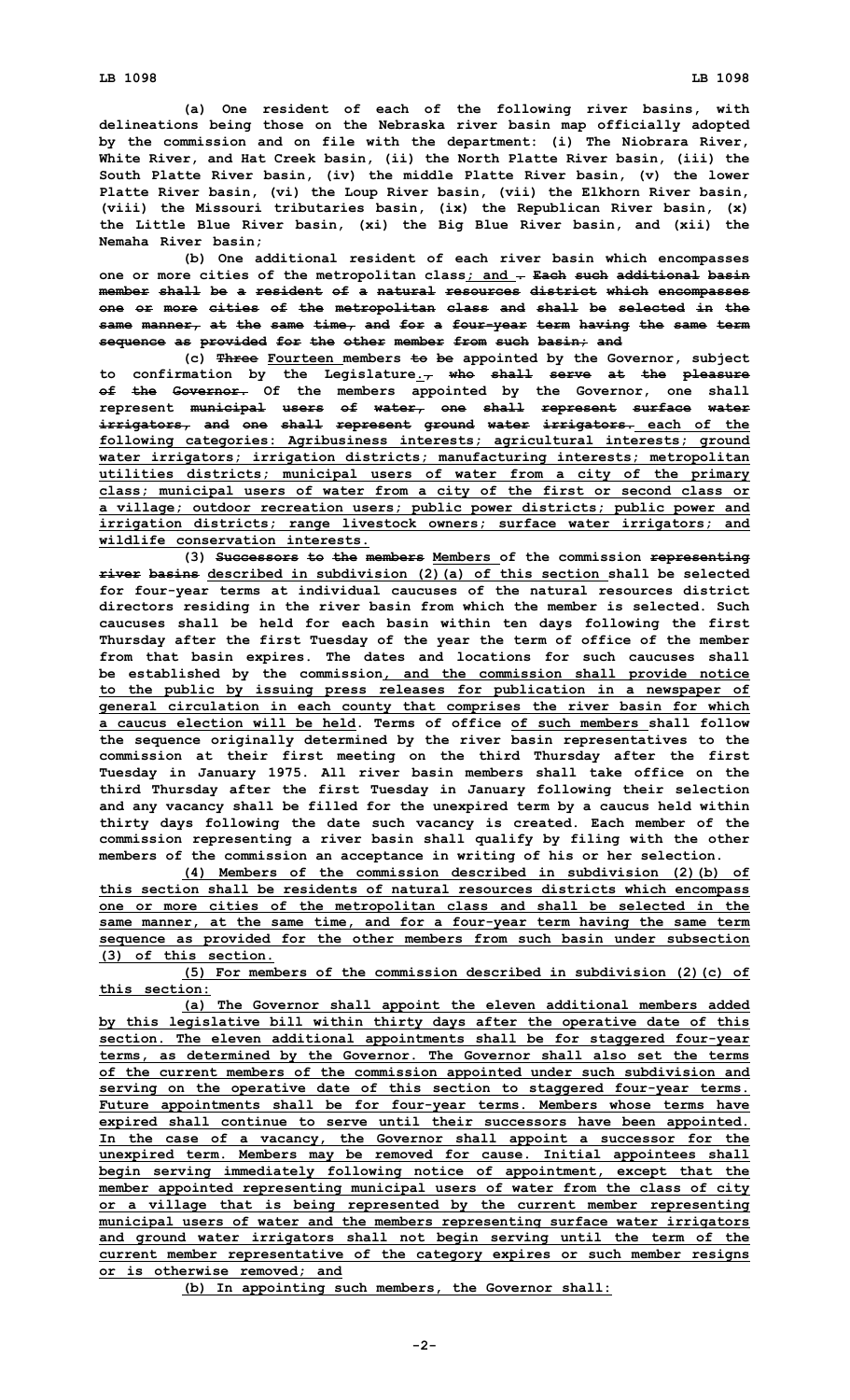**(i) Create <sup>a</sup> broad-based commission which has knowledge of, has experience with, and is representative of Nebraska's water use and economy;**

**(ii) Give recognition to the importance of both water quantity and water quality; and**

**(iii) Appoint members who represent diverse geographic regions of the state, including urban and rural areas, and represent, to the extent possible, the racial and ethnic diversity of the state.**

**(6) After the members have been appointed as required under this section, the commission shall revise or adopt and promulgate rules and regulations as necessary to administer the Water Sustainability Fund pursuant to sections 3 to 10 of this act.**

**Sec. 3. (1) The goals of the Water Sustainability Fund are to: (a) Provide financial assistance to programs, projects, or activities that increase aquifer recharge, reduce aquifer depletion, and increase streamflow; (b) remediate or mitigate threats to drinking water; (c) promote the goals and objectives of approved integrated management plans or ground water management plans; (d) contribute to multiple water supply management goals including flood control, reducing threats to property damage, agricultural uses, municipal and industrial uses, recreational benefits, wildlife habitat, conservation, and preservation of water resources; (e) assist municipalities with the cost of constructing, upgrading, developing, and replacing sewer infrastructure facilities as part of <sup>a</sup> combined sewer overflow project; (f) provide increased water productivity and enhance water quality; (g) use the most cost-effective solutions available; and (h) comply with interstate compacts, decrees, other state contracts and agreements and federal law.**

**(2) The Legislature finds that the goals of the Water Sustainability Fund can be met by equally considering programs, projects, or activities in the following categories: (a) Research, data, and modeling; (b) rehabilitation or restoration of water supply infrastructure, new water supply infrastructure, or water supply infrastructure maintenance or flood prevention for protection of critical infrastructure; (c) conjunctive management, storage, and integrated management of ground water and surface water; and (d) compliance with interstate compacts or agreements or other formal state contracts or agreements or federal law.**

**Sec. 4. (1) It is the intent of the Legislature that the Water Sustainability Fund be equitably distributed statewide to the greatest extent possible for the long term and give priority funding status to projects which are the result of federal mandates.**

**(2) Distributions to assist municipalities with the cost of constructing, upgrading, developing, and replacing sewer infrastructure facilities as part of <sup>a</sup> combined sewer overflow project shall be based on <sup>a</sup> demonstration of need and shall equal ten percent of the total annual appropriation to the Water Sustainability Fund if (a) applicants have applied for such funding as required under section 6 of this act and (b) any such application has been recommended for further consideration by the director and is subsequently approved for allocation by the commission pursuant to subsection (1) of section 8 of this act. If more than one municipality demonstrates <sup>a</sup> need for funds pursuant to this subsection, funds shall be distributed proportionally based on population.**

**(3) Any money in the Water Sustainability Fund may be allocated by the commission to applicants in accordance with sections 3 to 10 of this act. Such money may be allocated in the form of grants or loans for water sustainability programs, projects, or activities undertaken within the state. The allocation of funds to <sup>a</sup> program, project, or activity in one form shall not of itself preclude additional allocations in the same or any other form to the same program, project, or activity.**

**(4) <sup>A</sup> natural resources district is eligible for funding from the Water Sustainability Fund only if the district has adopted or is currently participating in the development of an integrated management plan pursuant to subdivision (1)(a) or (b) of section 46-715.**

**(5) The commission shall utilize the resources and expertise of and collaborate with the Department of Natural Resources, the University of Nebraska, the Department of Environmental Quality, the Nebraska Environmental Trust Board, and the Game and Parks Commission on funding and planning for water programs, projects, or activities.**

**(6) <sup>A</sup> biennial report shall be made to the Clerk of the Legislature describing the work accomplished by the use of funds towards the goals of the Water Sustainability Fund beginning on December 31, 2015. The report submitted to the Clerk of the Legislature shall be submitted electronically.**

**Sec. 5. The commission shall rank and score applications for funding based on criteria that demonstrate the extent to which <sup>a</sup> program, project, or activity:**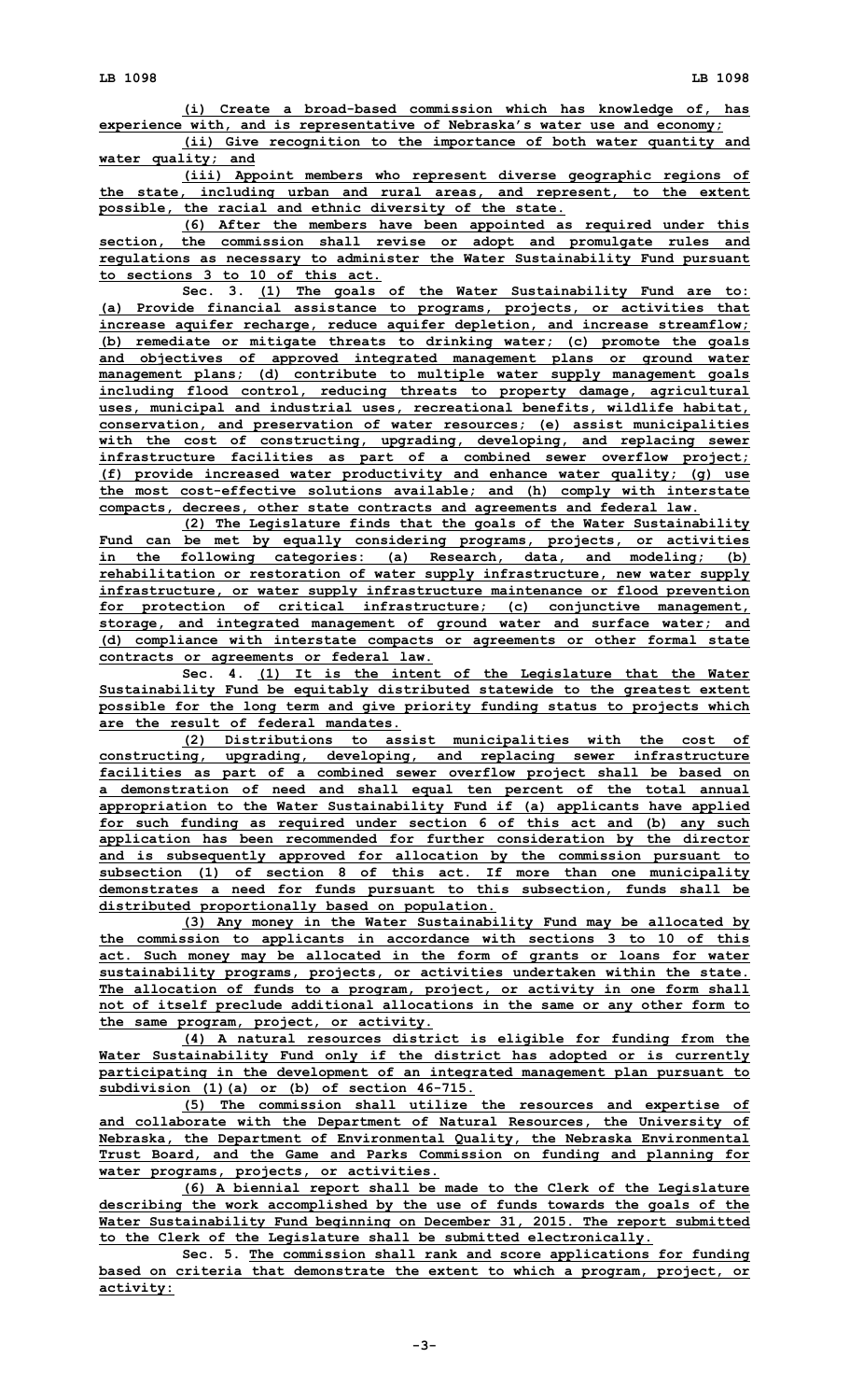**(1) Remediates or mitigates threats to drinking water;**

**(2) Meets the goals and objectives of an approved integrated management plan or ground water management plan;**

**(3) Contributes to water sustainability goals by increasing aquifer recharge, reducing aquifer depletion, or increasing streamflow;**

**(4) Contributes to multiple water supply management goals, including, but not limited to, flood control, agricultural use, municipal and industrial uses, recreational benefits, wildlife habitat, conservation of water resources, and preservation of water resources;**

**(5) Maximizes the beneficial use of Nebraska's water resources for the benefit of the state's residents;**

**(6) Is cost-effective;**

**(7) Helps the state meet its obligations under interstate compacts, decrees, or other state contracts or agreements or federal law;**

**(8) Reduces threats to property damage or protects critical infrastructure that consists of the physical assets, systems, and networks vital to the state or the United States such that their incapacitation would have <sup>a</sup> debilitating effect on public security or public health and safety;**

**(9) Improves water quality;**

**(10) Has utilized all available funding resources of the local jurisdiction to support the program, project, or activity;**

**(11) Has <sup>a</sup> local jurisdiction with plans in place that support sustainable water use;**

**(12) Addresses <sup>a</sup> statewide problem or issue;**

**(13) Contributes to the state's ability to leverage state dollars with local or federal government partners or other partners to maximize the use of its resources;**

**(14) Contributes to watershed health and function; and**

**(15) Uses objectives described in the annual report and plan of work for the state water planning and review process issued by the department.**

**Sec. 6. (1) Applicants for funds may file an application with the department for <sup>a</sup> grant or loan from the Water Sustainability Fund. Applications for grants to the department itself shall be filed by the department. Each application shall be filed in such manner and form and be accompanied by such information as may be prescribed by the director and the commission.**

**(2) Any such application shall:**

**(a) Describe the nature and purpose of the proposed program, project, or activity;**

**(b) Set forth or be accompanied by <sup>a</sup> plan for development of the proposed program, project, or activity, together with engineering, economic, and financial feasibility data and information, and such estimated costs of construction or implementation as may be required by the director and the commission;**

**(c) State whether money other than that for which the application is made will be used to help in meeting program, project, or activity costs and whether such money is available or has been sought for this purpose;**

**(d) When appropriate, state that the applicant holds or can acquire title to all lands or has the necessary easements and rights-of-way for the program, project, or activity and related lands and has or may acquire all water rights necessary for the proposed program, project, or activity;**

**(e) Show that the applicant possesses all necessary authority to undertake or participate in the proposed program, project, or activity; and**

**(f) Demonstrate the probable environmental and ecological consequences that may result from such proposed program, project, or activity.**

**(3) Upon receipt of an application, the director shall evaluate and investigate all aspects of the proposed program, project, or activity and the proposed schedule for development and completion of such program, project, or activity, determine eligibility for funding, and make appropriate recommendations to the commission pursuant to sections 3 to 10 of this act. As <sup>a</sup> part of his or her investigation, the director shall consider whether the plan for development of the program, project, or activity is satisfactory. If the director determines that the plan is unsatisfactory or that the application does not contain adequate information upon which to make determinations, the director shall return the application to the applicant and may make such recommendations to the applicant as are considered necessary to make the plan or the application satisfactory.**

**(4) Requests for utilization of the Water Sustainability Fund for state participation in any water and related land-water resources projects shall also be filed with the department for the director's evaluation, investigation, and recommendations. Such requests shall be filed in the manner and form and be accompanied by such information as shall be prescribed by the**

**-4-**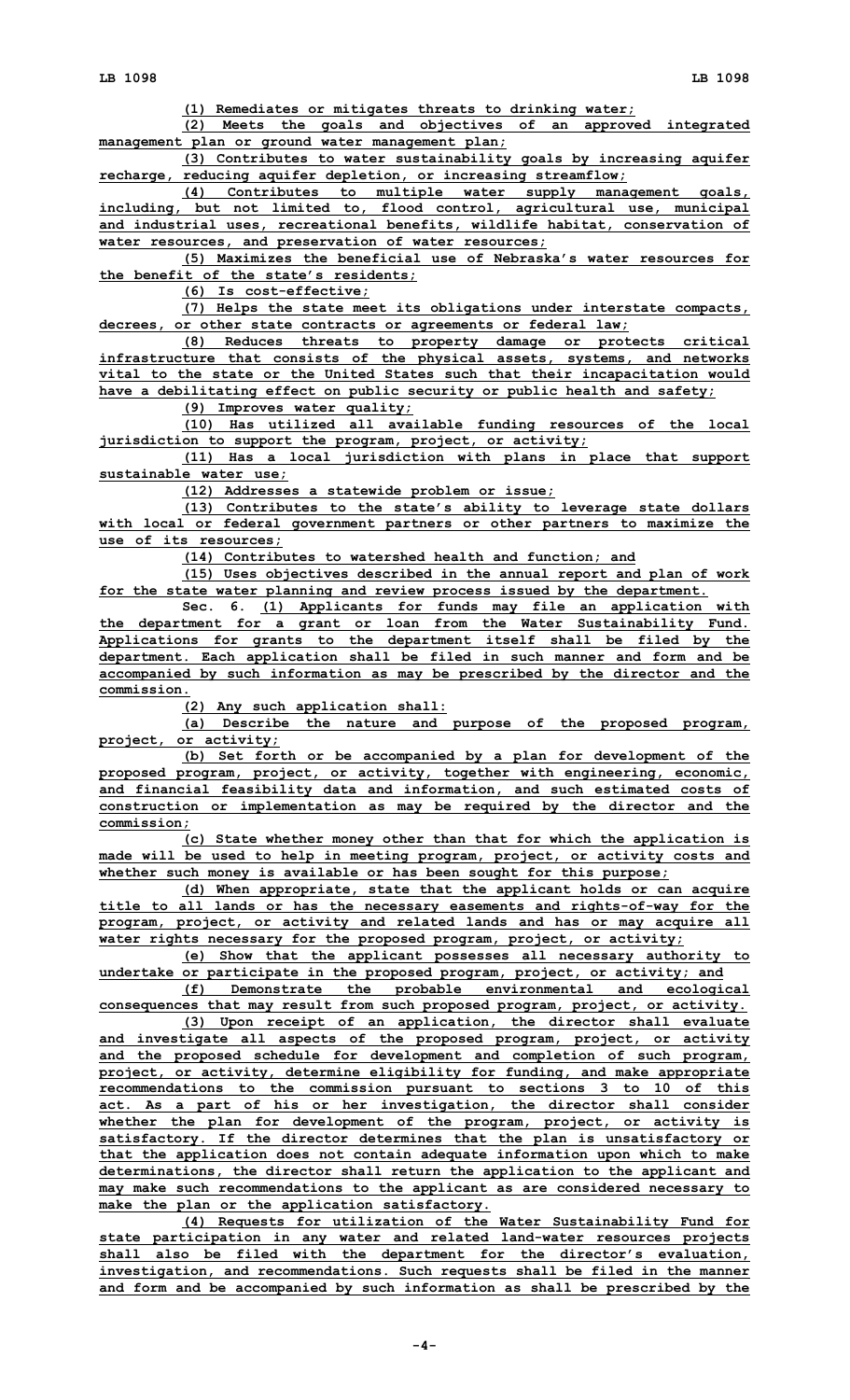**LB 1098 LB 1098**

**department and the commission.**

**Sec. 7. (1) Each program, project, or activity for which funding is requested, whether such request has as its origin an application or the action of the department itself, shall be reviewed as provided in sections 3 to 10 of this act by the director prior to the approval of any allocation for such program, project, or activity by the commission.**

**(2) The director may recommend approval of and the commission may approve grants or loans, including the appropriate repayment period and the rate of interest, for program, project, or activity costs or acquisition of interests in programs, projects, or activities if after investigation and evaluation the director finds that:**

**(a) The plan does not conflict with any existing Nebraska state land plan;**

**(b) The proposed program, project, or activity is economically and financially feasible based upon standards adopted by the commission pursuant to sections 3 to 10 of this act;**

**(c) The plan for development of the proposed program, project, or activity is satisfactory;**

**(d) The plan of development minimizes any adverse impacts on the natural environment;**

**(e) The applicant is qualified, responsible, and legally capable of carrying out the program, project, or activity;**

**(f) In the case of <sup>a</sup> loan, the borrower has demonstrated the ability to repay the loan and there is assurance of adequate operation, maintenance, and replacement during the repayment life of the program, project, or activity;**

**(g) The plan considers other plans and programs of the state and resources development plans of the political subdivisions of the state; and (h) The money required from the Water Sustainability Fund is**

**available. (3) The director and staff of the department shall carry out their powers and duties under sections 3 to 10 of this act independently of and without prejudice to their powers and duties under other provisions of law.**

**(4) No member of the commission shall be eligible to participate in the action of the commission concerning an application for funding to any entity in which such commission member has any interest. The director may be delegated additional responsibilities consistent with the purposes of sections 3 to 10 of this act. It shall be the sole responsibility of the commission to determine the priority in which funds are allocated for eligible programs, projects, or activities under section 5 of this act.**

**Sec. 8. (1) The director shall make recommendations based upon his or her review of the criteria set forth in section 7 of this act of whether an application should be considered further or rejected and the form of allocation he or she deems appropriate. The commission shall act in accordance with such recommendations according to the application procedures adopted and promulgated in rules and regulations.**

**(2) If, after review of the recommendation by the director, the commission determines that an application for <sup>a</sup> grant, loan, acquisition of an interest, or combination thereof pursuant to sections 3 to 10 of this act is satisfactory and qualified to be approved, before the final approval of such application may be given and the funds allocated, the department shall enter into an agreement in the name of the state with the applicant agency or organization and with any other organizations it deems to be involved in the program, project, or activity to which funds shall be applied. The department shall also enter into such agreements as are appropriate before allocation of any funds for the acquisition of an interest in any qualified program, project, or activity when such acquisition is initiated by the department itself pursuant to section 9 of this act. All agreements entered into pursuant to this section shall include, but not be limited to, <sup>a</sup> specification of the amount of funds involved, whether the funds are considered as <sup>a</sup> grant or loan or for the acquisition of an interest in the name of the state, and, if <sup>a</sup> combination of these is involved, the amount of funds allocated to each category, the specific purpose for which the allocation is made, the terms of administration of the allocated funds, and any penalties to be imposed upon the applicant organization should it fail to apply or repay the funds in accordance with the agreement.**

**(3) If the allocation to be approved is <sup>a</sup> loan, the department and the applicant or applicants shall include in the agreement provisions for repayment to the Water Sustainability Fund of money loaned together with any interest at reasonable rates as established by the commission. The agreement shall further provide that repayment of the loan together with any interest thereon shall commence no later than one full year after construction of**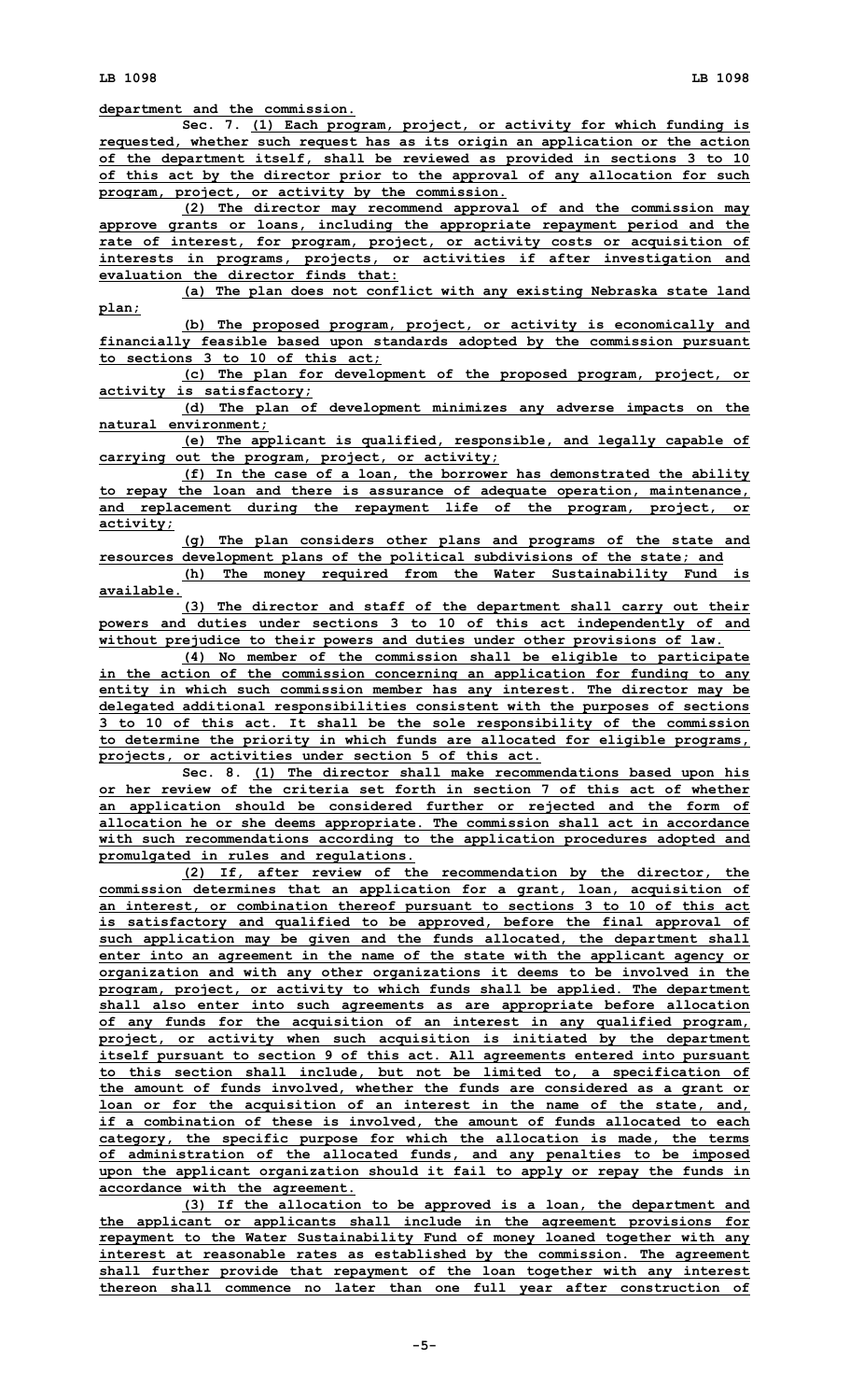**the project or implementation of the program or activity is completed and that repayment shall be completed within the time period specified by the commission. The repayment period shall not exceed fifty years, except that the commission may extend the time for making repayment in the event of extreme emergency or hardship. Such agreement shall also provide for such assurances of and security for repayment of the loan as shall be considered necessary by the department.**

**(4) With the express approval of the commission, an applicant may convey its interest in <sup>a</sup> program, project, or activity to <sup>a</sup> successor. The department shall contract with the qualified successor in interest of the original obligor for repayment of the loan together with any interest thereon and for succession to its rights and obligations in any contract with the department.**

**(5) The state shall have <sup>a</sup> lien upon <sup>a</sup> program, project, or activity constructed, improved, or renovated with money from the Water Sustainability Fund for the amount of the loan together with any interest thereon. This lien shall attach to all program, project, or activity facilities, equipment, easements, real property, and property of any kind or nature in which the loan recipient has an interest and which is associated with the program, project, or activity. The department shall file <sup>a</sup> statement of the lien, its amount, terms, and <sup>a</sup> description of the program, project, or activity with the register of deeds of each county in which the program, project, or activity or any part thereof is located. The register of deeds shall record the lien, and it shall be indexed as other liens are required by law to be indexed. The lien shall be valid until paid in full or otherwise discharged. The lien shall be foreclosed in accordance with applicable state law governing foreclosure of mortgages and liens. Any lien provided for by this section may be subordinate to that which secures federal assistance or other secured assistance received on the same program, project, or activity.**

**Sec. 9. In order to develop Nebraska's water resources, the department, using the process provided for in subsection (4) of section 6 of this act, and with the approval of the commission, may acquire interests in water and related land resources projects in the name of the state utilizing the Water Sustainability Fund. Such use of the fund shall be made when the public benefits obtained from the projects or <sup>a</sup> part thereof are statewide in nature and when associated costs are determined to be more appropriately financed by other than <sup>a</sup> local organization. Such use of the fund may be made upon the determination by the department and the commission that such acquisition is appropriate under sections 3 to 10 of this act. The department, with the approval of the commission, may also acquire interests in water resource projects in the name of the state to meet future demands for usable water. Such water resource projects may include, but not be limited to, the construction of dams and reservoirs to provide surplus water storage capacity for municipal and industrial water demands and for other projects to assure an adequate quantity of usable water. In furtherance of these goals, the department may contract with the federal government or any of its agencies or departments for the inclusion of additional water supply storage space behind existing or proposed structures.**

**Sec. 10. The Appropriations Committee of the Legislature shall, beginning with the FY2019-21 biennial budget review process, conduct <sup>a</sup> biennial analysis of the financial status of the Water Sustainability Fund, including <sup>a</sup> review of the committed and uncommitted balance of the fund and the financial impact of pending programs, projects, or activities. The committee shall base its recommendation for transfers to the Water Sustainability Fund upon information provided in the review process.**

**Sec. 11. Section 2-3226.05, Reissue Revised Statutes of Nebraska, is amended to read:**

**2-3226.05 (1) <sup>A</sup> district with an integrated management plan as described in subsection (1) of section 2-3226.01 may levy an occupation tax upon the activity of irrigation of agricultural lands within such district on an annual basis, not to exceed ten dollars per irrigated acre, the proceeds of which may be used for (a) repaying principal and interest on any bonds or refunding bonds issued pursuant to section 2-3226.01 for one or more projects under section 2-3226.04, (b) the repayment of financial assistance received by the district pursuant to section 2-3226.07, or (c) payment of all or any part of the costs and expenses of one or more qualified projects described in section 2-3226.04. If such district has more than one river basin as described in section 2-1504 within its jurisdiction, such district shall confine such occupation tax authorized in this section to the geographic area affected by an integrated management plan adopted in accordance with section 46-715.**

**(2)(a) Acres classified by the county assessor as irrigated shall be subject to such district's occupation tax unless on or before March June**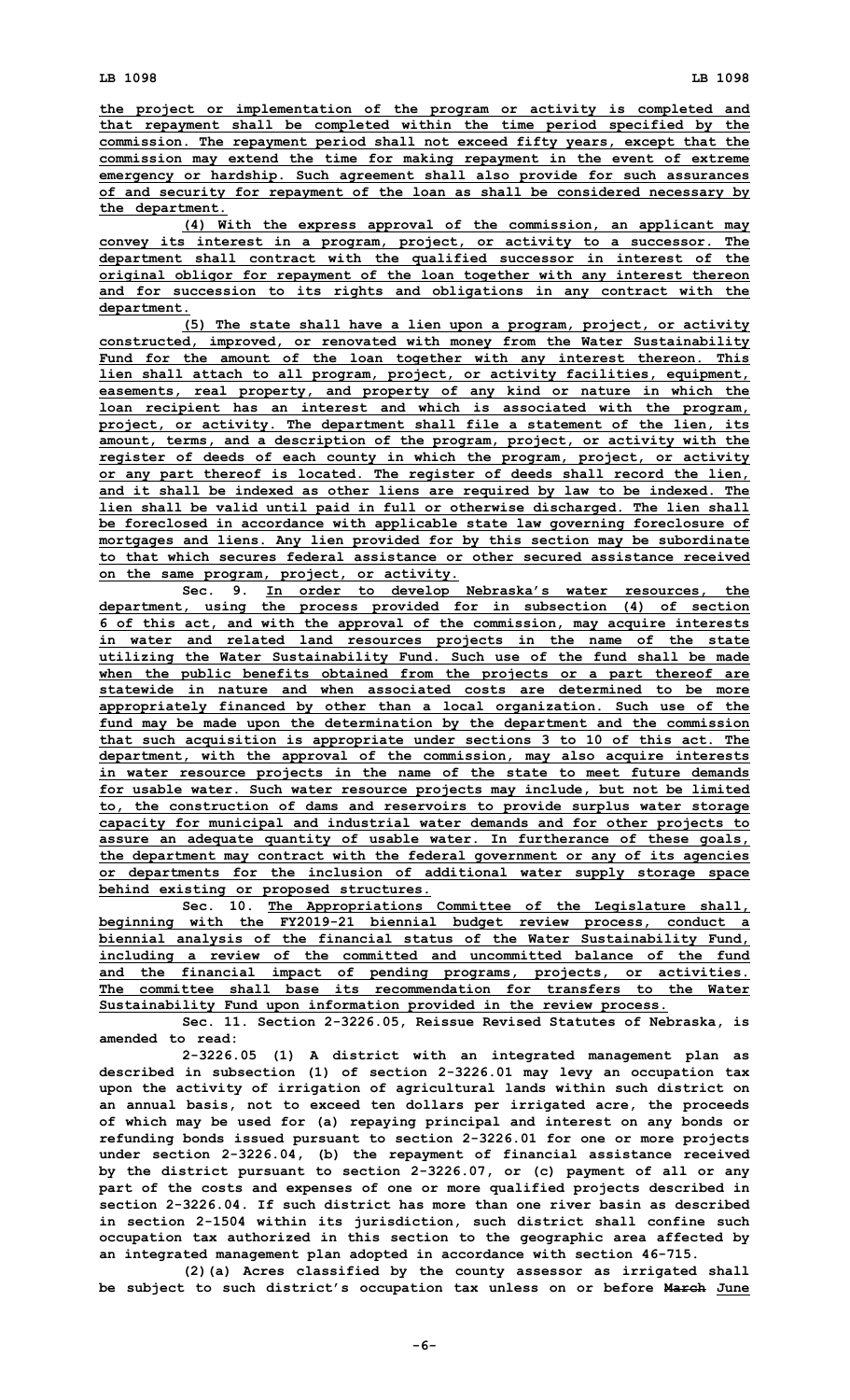**1 in each calendar year the record owner certifies to the district the nonirrigation status of such acres for the same calendar year.**

**(b) <sup>A</sup> district may exempt from the occupation tax acres that are enrolled in local, state, or federal temporary irrigation retirement programs that prohibit the application of irrigation water in the year for which the tax is levied.**

**(c) Except as provided in subdivisions (2)(a) and (b) of this section, <sup>a</sup> district is prohibited from providing an exemption from, or allowing <sup>a</sup> request for <sup>a</sup> local refund of, an occupation tax on irrigated acres regardless of the irrigation source while the record owner maintains irrigated status on such acres in the year for which the tax is levied.**

**(d) Notwithstanding subdivisions (2)(b) and (c) of this section, the record owner may present evidence of the nonirrigation status of the acres subject to the tax within twelve months after the date the tax was levied and the district may refund amounts collected upon such acres if an occupation tax was not levied by the district the previous year and the district had not adopted an integrated management plan as described in subsection (1) of section 2-3226.01 by March 1 in the current year. Subdivision (2)(d) of this section terminates on October 1, 2012.**

**(3) Any such occupation tax shall remain in effect so long as the natural resources district has bonds outstanding which have been issued stating such occupation tax as an available source for payment and for the purpose of paying all or any part of the costs and expenses of one or more projects authorized pursuant to section 2-3226.04.**

**(4) Such occupation taxes shall be certified to, collected by, and accounted for by the county treasurer at the same time and in the same manner as general real estate taxes, and such occupation taxes shall be and remain <sup>a</sup> perpetual lien against such real estate until paid. Such occupation taxes shall become delinquent at the same time and in the same manner as general real property taxes. The county treasurer shall publish and post <sup>a</sup> list of delinquent occupation taxes with the list of real property subject to sale for delinquent property taxes provided for in section 77-1804. In addition, the list shall be provided to natural resources districts which levied the delinquent occupation taxes. The list shall include the record owner's name, the parcel identification number, and the amount of delinquent occupation tax. For services rendered in the collection of the occupation tax, the county treasurer shall receive the fee provided for collection of general natural resources district money under section 33-114.**

**(5) Such lien shall be inferior only to general taxes levied by political subdivisions of the state. When such occupation taxes have become delinquent and the real property on which the irrigation took place has not been offered at any tax sale, the district may proceed in district court in the county in which the real estate is situated to foreclose in its own name the lien in the same manner and with like effect as a foreclosure of a real estate mortgage, except that sections 77-1903 to 77-1917 shall govern when applicable.**

**Sec. 12. Section 46-241, Reissue Revised Statutes of Nebraska, is amended to read:**

**46-241 (1) Every person intending to construct and operate <sup>a</sup> storage reservoir for irrigation or any other beneficial purpose or intending to construct and operate <sup>a</sup> facility for intentional underground water storage and recovery shall, except as provided in subsections (2) and (3) of this section and section 46-243, make an application to the department upon the prescribed form and provide such plans, drawings, and specifications as are necessary to comply with the Safety of Dams and Reservoirs Act. Such application shall be filed and proceedings had thereunder in the same manner and under the same rules and regulations as other applications. Upon the approval of such application under this section and any approval required by the act, the applicant shall have the right to construct and impound in such reservoir, or store in and recover from such underground water storage facility, all water not otherwise appropriated and any appropriated water not needed for immediate use, to construct and operate necessary ditches for the purpose of conducting water to such storage reservoir or facility, and to condemn land for such reservoir, ditches, or other facility. The procedure to condemn property shall be exercised in the manner set forth in sections 76-704 to 76-724.**

**(2) Any person intending to construct an on-channel reservoir with <sup>a</sup> water storage impounding capacity of less than fifteen acre-feet measured below the crest of the lowest open outlet or overflow shall be exempt from subsection (1) of this section as long as there will be (a) no diversion or withdrawal of water from the reservoir for any purpose other than for watering range livestock and (b) no release from the reservoir to provide water for <sup>a</sup> downstream diversion or withdrawal for any purpose other than for**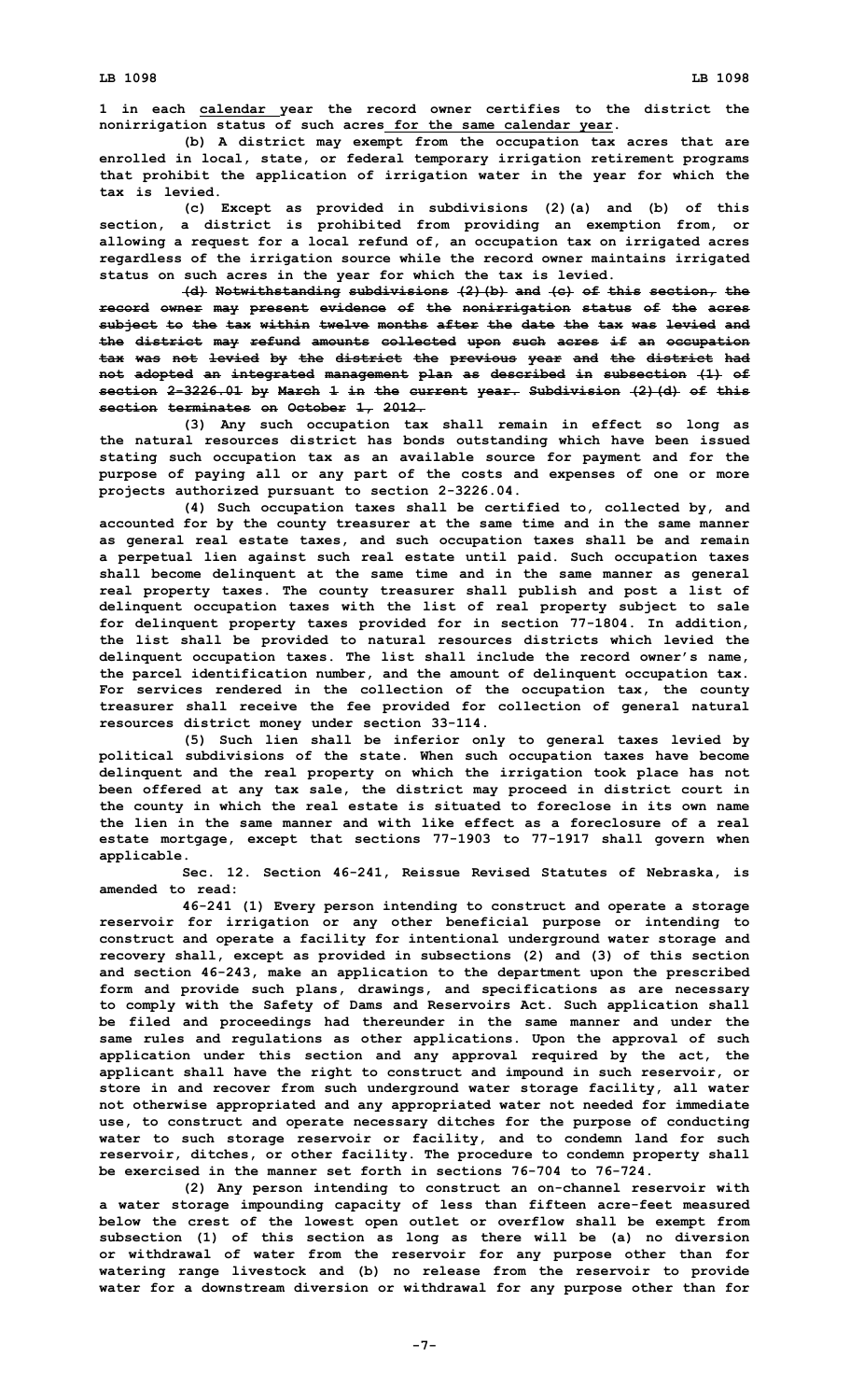**watering range livestock. This subsection does not exempt any person from the requirements of the Safety of Dams and Reservoirs Act or section 54-2425.**

**(3) Any person intending to construct <sup>a</sup> reservoir, holding pond, or lagoon for the sole purpose of holding, managing, or disposing of animal or human waste shall be exempt from subsection (1) of this section. This subsection does not exempt any person from any requirements of the Safety of Dams and Reservoirs Act or section 46-233 or 54-2425.**

**(4) Every person intending to modify or rehabilitate an existing storage reservoir so that its impounding capacity is to be increased shall comply with subsection (1) of this section.**

**(5) The owner of <sup>a</sup> storage reservoir or facility shall be liable for all damages arising from leakage or overflow of the water therefrom or from the breaking of the embankment of such reservoir. The owner or possessor of <sup>a</sup> reservoir or intentional underground water storage facility does not have the right to store water in such reservoir or facility during the time that such water is required downstream in ditches for direct irrigation or for any reservoir or facility holding <sup>a</sup> senior right. Every person who owns, controls, or operates <sup>a</sup> reservoir or intentional underground water storage facility, except political subdivisions of this state, shall be required to pass through the outlets of such reservoir or facility, whether presently existing or hereafter constructed, <sup>a</sup> portion of the measured inflows to furnish water for livestock in such amounts and at such times as directed by the department to meet the requirements for such purposes as determined by the department, except that <sup>a</sup> reservoir or facility owner shall not be required to release water for this purpose which has been legally stored. Any dam shall be constructed in accordance with the Safety of Dams and Reservoirs Act, and the outlet works shall be installed so that water may be released in compliance with this section. The requirement for outlet works may be waived by the department upon <sup>a</sup> showing of good cause. Whenever any person diverts water from <sup>a</sup> public stream and returns it into the same stream, he or she may take out the same amount of water, less <sup>a</sup> reasonable deduction for losses in transit, to be determined by the department, if no prior appropriator for beneficial use is prejudiced by such diversion.**

**(6) An application for storage and recovery of water intentionally stored underground may be made only by an appropriator of record who shows, by documentary evidence, sufficient interest in the underground water storage facility to entitle the applicant to the water requested.**

**Sec. 13. Section 46-701, Reissue Revised Statutes of Nebraska, is amended to read:**

**46-701 Sections 46-701 to 46-754 and sections 15 and 16 of this act shall be known and may be cited as the Nebraska Ground Water Management and Protection Act.**

**Sec. 14. Section 46-715, Reissue Revised Statutes of Nebraska, is amended to read:**

**46-715 (1)(a) Whenever the Department of Natural Resources has designated <sup>a</sup> river basin, subbasin, or reach as overappropriated or has made <sup>a</sup> final determination that <sup>a</sup> river basin, subbasin, or reach is fully appropriated, the natural resources districts encompassing such river basin, subbasin, or reach and the department shall jointly develop an integrated management plan for such river basin, subbasin, or reach. The plan shall be completed, adopted, and take effect within three years after such designation or final determination unless the department and the natural resources districts jointly agree to an extension of not more than two additional years.**

**(b) <sup>A</sup> natural resources district encompassing <sup>a</sup> river basin, subbasin, or reach that has not been designated as overappropriated or has not been finally determined to be fully appropriated may, jointly with the department, develop an integrated management plan for such river basin, subbasin, or reach located within the district. The district shall notify the department of its intention to develop an integrated management plan which shall be developed and adopted according to sections 46-715 to 46-717 and subsections (1) and (2) of section 46-718. The objective of an integrated management plan under this subdivision is to manage such river basin, subbasin, or reach to achieve and sustain <sup>a</sup> balance between water uses and water supplies for the long term. If <sup>a</sup> district develops an integrated management plan under this subdivision and the department subsequently determines the affected river basin, subbasin, or reach to be fully appropriated, the department and the affected natural resources district may amend the integrated management plan.**

**(2) In developing an integrated management plan, the effects of existing and potential new water uses on existing surface water appropriators and ground water users shall be considered. An integrated management plan shall include the following: (a) Clear goals and objectives with <sup>a</sup> purpose**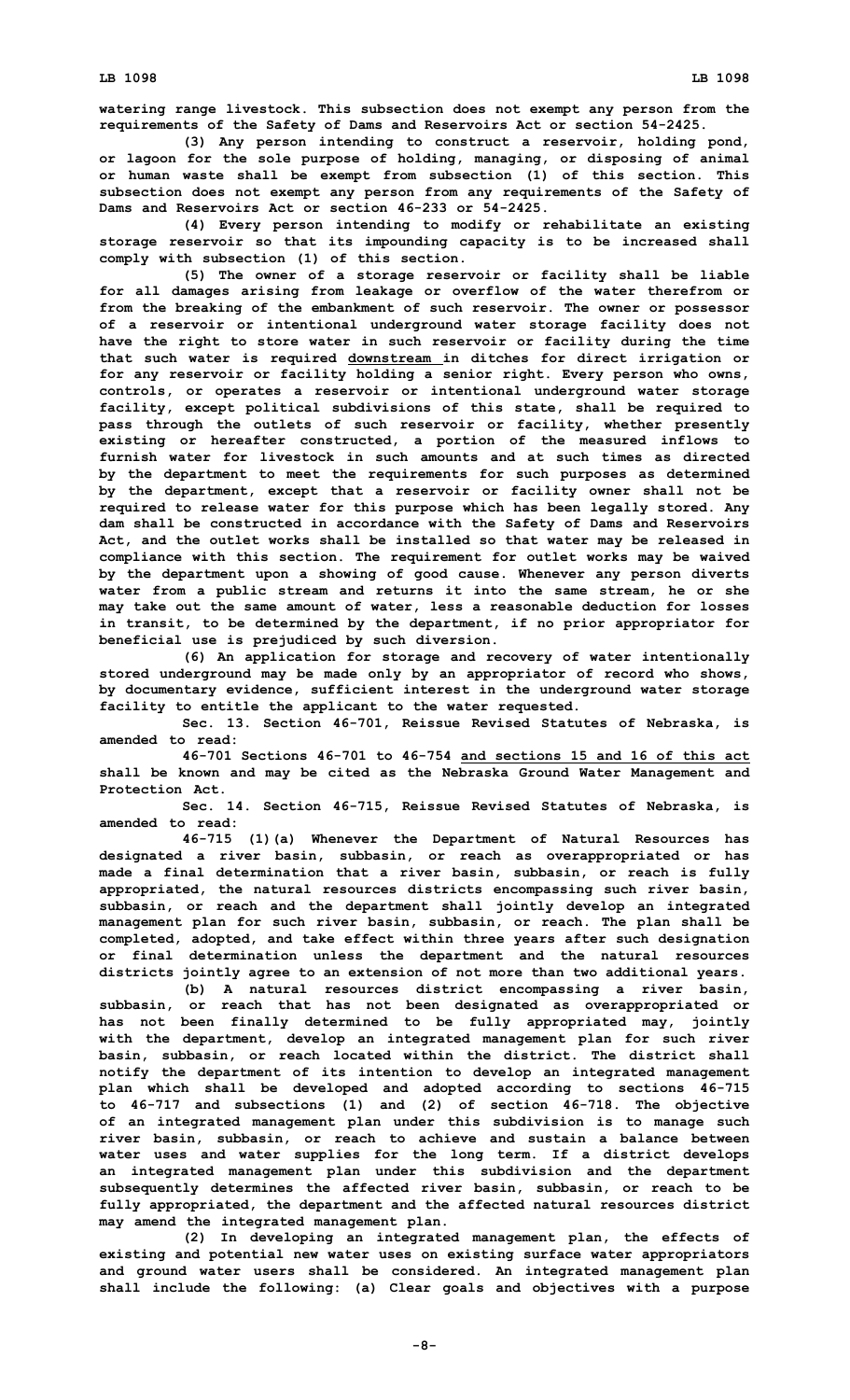**of sustaining <sup>a</sup> balance between water uses and water supplies so that the economic viability, social and environmental health, safety, and welfare of the river basin, subbasin, or reach can be achieved and maintained for both the near term and the long term; (b) <sup>a</sup> map clearly delineating the geographic area subject to the integrated management plan; (c) one or more of the ground water controls authorized for adoption by natural resources districts pursuant to section 46-739; (d) one or more of the surface water controls authorized for adoption by the department pursuant to section 46-716; and (e) <sup>a</sup> plan to gather and evaluate data, information, and methodologies that could be used to implement sections 46-715 to 46-717, increase understanding of the surface water and hydrologically connected ground water system, and test the validity of the conclusions and information upon which the integrated management plan is based. The plan may also provide for utilization of any applicable incentive programs authorized by law. Nothing in the integrated management plan for <sup>a</sup> fully appropriated river basin, subbasin, or reach shall require <sup>a</sup> natural resources district to regulate ground water uses in place at the time of the department's preliminary determination that the river basin, subbasin, or reach is fully appropriated, unless such regulation is necessary to carry out the goals and objectives of <sup>a</sup> basin-wide plan pursuant to section 15 of this act, but <sup>a</sup> natural resources district may voluntarily adopt such regulations. The applicable natural resources district may decide to include all water users within the district boundary in an integrated management plan.**

**(3) In order to provide <sup>a</sup> process for economic development opportunities and economic sustainability within <sup>a</sup> river basin, subbasin, or reach, the integrated management plan shall include clear and transparent procedures to track depletions and gains to streamflows resulting from new, retired, or other changes to uses within the river basin, subbasin, or reach. The procedures shall:**

**(a) Utilize generally accepted methodologies based on the best available information, data, and science;**

**(b) Include <sup>a</sup> generally accepted methodology to be utilized to estimate depletions and gains to streamflows, which methodology includes location, amount, and time regarding gains to streamflows as offsets to new uses;**

**(c) Identify means to be utilized so that new uses will not have more than <sup>a</sup> de minimis effect upon existing surface water users or ground water users;**

**(d) Identify procedures the natural resources district and the department will use to report, consult, and otherwise share information on new uses, changes in uses, or other activities affecting water use in the river basin, subbasin, or reach;**

**(e) Identify, to the extent feasible, potential water available to mitigate new uses, including, but not limited to, water rights leases, interference agreements, augmentation projects, conjunctive use management, and use retirement;**

**(f) Develop, to the extent feasible, an outline of plans after consultation with and an opportunity to provide input from irrigation districts, public power and irrigation districts, reclamation districts, municipalities, other political subdivisions, and other water users to make water available for offset to enhance and encourage economic development opportunities and economic sustainability in the river basin, subbasin, or reach; and**

**(g) Clearly identify procedures that applicants for new uses shall take to apply for approval of <sup>a</sup> new water use and corresponding offset.**

**Nothing in this subsection shall require revision or amendment of an integrated management plan approved on or before August 30, 2009.**

**(4) The ground water and surface water controls proposed for adoption in the integrated management plan pursuant to subsection (1) of this section shall, when considered together and with any applicable incentive programs, (a) be consistent with the goals and objectives of the plan, (b) be sufficient to ensure that the state will remain in compliance with applicable state and federal laws and with any applicable interstate water compact or decree or other formal state contract or agreement pertaining to surface water or ground water use or supplies, and (c) protect the ground water users whose water wells are dependent on recharge from the river or stream involved and the surface water appropriators on such river or stream from streamflow depletion caused by surface water uses and ground water uses begun, in the case of <sup>a</sup> river basin, subbasin, or reach designated as overappropriated or preliminarily determined to be fully appropriated in accordance with section 46-713, after the date of such designation or preliminary determination.**

**(5)(a) In any river basin, subbasin, or reach that is designated as overappropriated, when the designated area lies within two or more**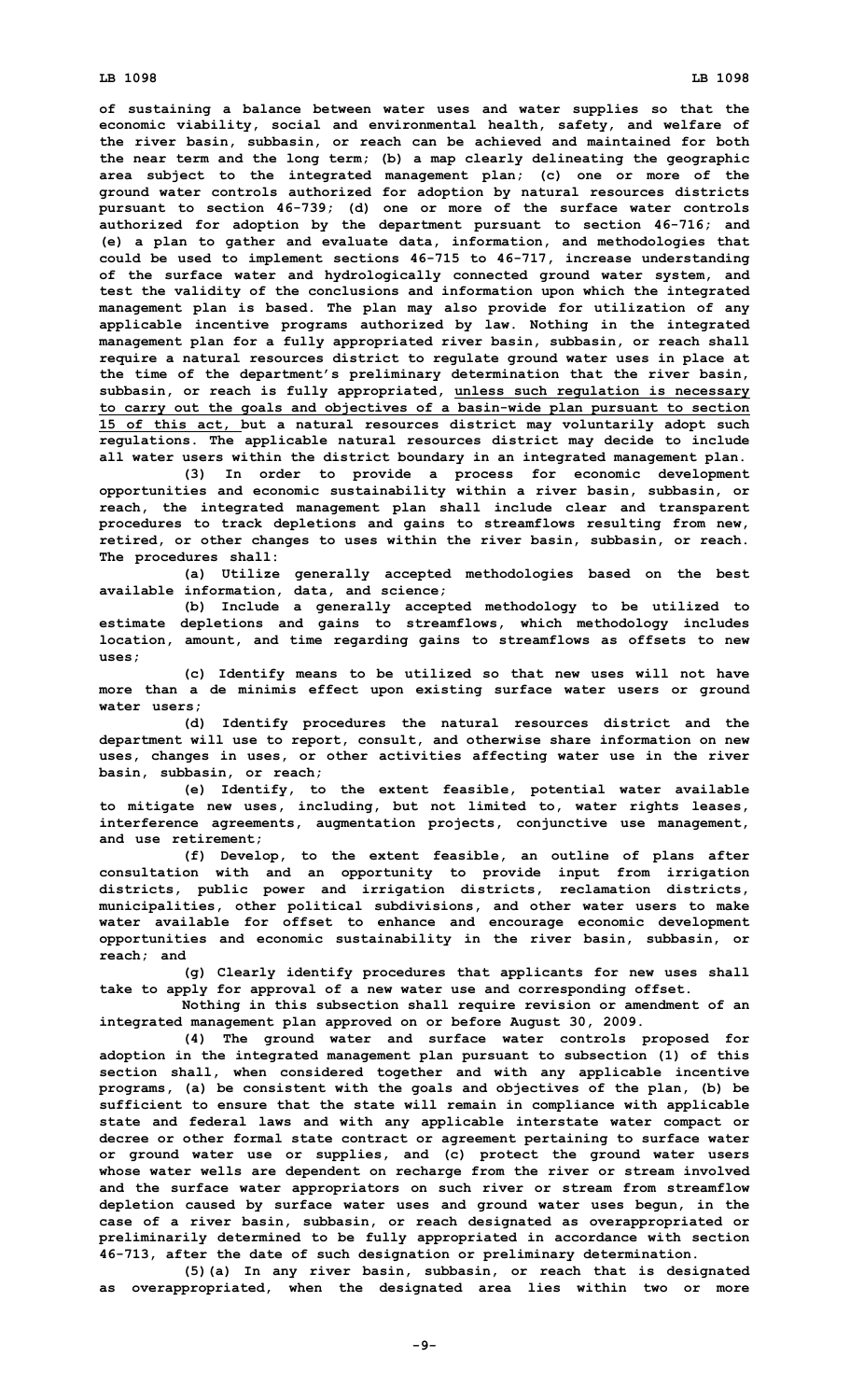**natural resources districts, the department and the affected natural resources districts shall jointly develop <sup>a</sup> basin-wide plan for the area designated as overappropriated. Such plan shall be developed using the consultation and collaboration process described in subdivision (b) of this subsection, shall be developed concurrently with the development of the integrated management plan required pursuant to subsections (1) through (4) of this section, and shall be designed to achieve, in the incremental manner described in subdivision (d) of this subsection, the goals and objectives described in subsection (2) of this section. The basin-wide plan shall be adopted after hearings by the department and the affected natural resources districts.**

**(b) In any river basin, subbasin, or reach designated as overappropriated and subject to this subsection, the department and each natural resources district encompassing such river basin, subbasin, or reach shall jointly develop an integrated management plan for such river basin, subbasin, or reach pursuant to subsections (1) through (4) of this section. Each integrated management plan for <sup>a</sup> river basin, subbasin, or reach subject to this subsection shall be consistent with any basin-wide plan developed pursuant to subdivision (a) of this subsection. Such integrated management plan shall be developed after consultation and collaboration with irrigation districts, reclamation districts, public power and irrigation districts, mutual irrigation companies, canal companies, and municipalities that rely on water from within the affected area and that, after being notified of the commencement of the plan development process, indicate in writing their desire to participate in such process. In addition, the department or the affected natural resources districts may include designated representatives of other stakeholders. If agreement is reached by all parties involved in such consultation and collaboration process, the department and each natural resources district shall adopt the agreed-upon integrated management plan. If agreement cannot be reached by all parties involved, the integrated management plan shall be developed and adopted by the department and the affected natural resources district pursuant to sections 46-715 to 46-718 or by the Interrelated Water Review Board pursuant to section 46-719.**

**(c) Any integrated management plan developed under this subsection shall identify the overall difference between the current and fully appropriated levels of development. Such determination shall take into account cyclical supply, including drought, identify the portion of the overall difference between the current and fully appropriated levels of development that is due to conservation measures, and identify the portions of the overall difference between the current and fully appropriated levels of development that are due to water use initiated prior to July 1, 1997, and to water use initiated on or after such date.**

**(d) Any integrated management plan developed under this subsection shall adopt an incremental approach to achieve the goals and objectives identified under subdivision (2)(a) of this section using the following steps:**

**(i) The first incremental goals shall be to address the impact of streamflow depletions to (A) surface water appropriations and (B) water wells constructed in aquifers dependent upon recharge from streamflow, to the extent those depletions are due to water use initiated after July 1, 1997, and, unless an interstate cooperative agreement for such river basin, subbasin, or reach is no longer in effect, to prevent streamflow depletions that would cause noncompliance by Nebraska with such interstate cooperative agreement. During the first increment, the department and the affected natural resources districts shall also pursue voluntary efforts, subject to the availability of funds, to offset any increase in streamflow depletive effects that occur after July 1, 1997, but are caused by ground water uses initiated prior to such date. The department and the affected natural resources districts may also use other appropriate and authorized measures for such purpose;**

**(ii) The department and the affected natural resources districts may amend an integrated management plan subject to this subsection (5) as necessary based on an annual review of the progress being made toward achieving the goals for that increment;**

**(iii) During the ten years following adoption of an integrated management plan developed under this subsection (5) or during the ten years after the adoption of any subsequent increment of the integrated management plan pursuant to subdivision (d)(iv) of this subsection, the department and the affected natural resources district shall conduct <sup>a</sup> technical analysis of the actions taken in such increment to determine the progress towards meeting the goals and objectives adopted pursuant to subsection (2) of this section. The analysis shall include an examination of (A) available supplies and changes in long-term availability, (B) the effects of conservation practices and natural causes, including, but not limited to, drought, and (C) the effects of the plan on reducing the overall difference between the current and**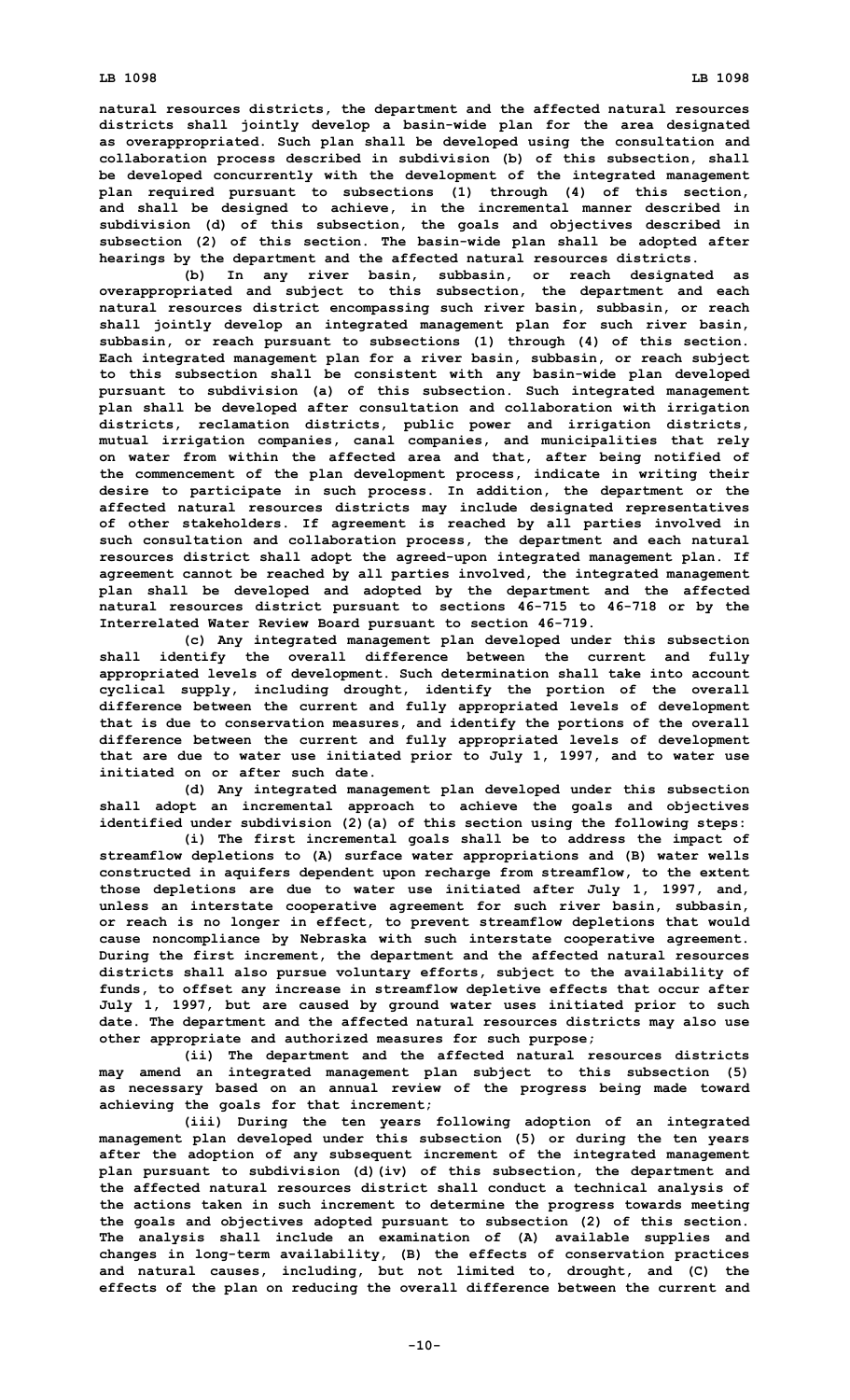**fully appropriated levels of development identified in subdivision (5)(c) of this section. The analysis shall determine whether <sup>a</sup> subsequent increment is necessary in the integrated management plan to meet the goals and objectives adopted pursuant to subsection (2) of this section and reduce the overall difference between the current and fully appropriated levels of development identified in subdivision (5)(c) of this section;**

**(iv) Based on the determination made in subdivision (d)(iii) of this subsection, the department and the affected natural resources districts, utilizing the consultative and collaborative process described in subdivision (b) of this subsection, shall if necessary identify goals for <sup>a</sup> subsequent increment of the integrated management plan. Subsequent increments shall be completed, adopted, and take effect not more than ten years after adoption of the previous increment; and**

**(v) If necessary, the steps described in subdivisions (d)(ii) through (iv) of this subsection shall be repeated until the department and the affected natural resources districts agree that the goals and objectives identified pursuant to subsection (2) of this section have been met and the overall difference between the current and fully appropriated levels of development identified in subdivision (5)(c) of this section has been addressed so that the river basin, subbasin, or reach has returned to <sup>a</sup> fully appropriated condition.**

**(6) In any river basin, subbasin, or reach that is designated as fully appropriated or overappropriated and whenever necessary to ensure that the state is in compliance with an interstate compact or decree or <sup>a</sup> formal state contract or agreement, the department, in consultation with the affected districts, shall forecast on an annual basis the maximum amount of water that may be available from streamflow for beneficial use in the short term and long term in order to comply with the requirement of subdivision (4)(b) of this section. This forecast shall be made by January 1, 2008, and each January 1 thereafter.**

**Sec. 15. This section shall apply notwithstanding any other provision of the Nebraska Ground Water Management and Protection Act.**

**(1) If <sup>a</sup> river basin as described in subdivision (2)(a) of section 2-1504 includes three or more natural resources districts that, pursuant to subdivision (1)(a) of section 46-715, have been or are required to develop an integrated management plan for all or substantially all (eighty-five percent) of the district, such natural resources districts shall, jointly with the department and the natural resources districts within the same basin, develop and adopt <sup>a</sup> basin-wide plan for the areas of <sup>a</sup> basin, subbasin, or reach determined by the department to have hydrologically connected water supplies, except that any natural resources district that has developed and implemented <sup>a</sup> basin-wide plan pursuant to subsection (5) of section 46-715 shall not be affected by this section. If deemed appropriate by the department and the affected natural resources districts, the basin-wide plan may combine two or more river basins.**

**(2) An integrated management plan developed under subdivision (1)(a) or (b) of section 46-715 shall ensure such integrated management plan is consistent with any basin-wide plan developed pursuant to this section. However, an integrated management plan may implement additional incentive programs or controls pursuant to section 46-739 if the programs and controls are consistent with the basin-wide plan.**

**(3) <sup>A</sup> basin-wide plan shall be completed, adopted, and take effect within three years after the operative date of this section, unless the department and the natural resources districts jointly agree to an extension of not more than an additional two years.**

**(4) <sup>A</sup> basin-wide plan shall (a) have clear goals and objectives with <sup>a</sup> purpose of sustaining <sup>a</sup> balance between water uses and water supplies so that the economic viability, social and environmental health, safety, and welfare of the river basin, subbasin, or reach can be achieved and maintained for both the near term and the long term, (b) ensure that compliance with any interstate compact or decree or other formal state contract or agreement or applicable state or federal law is maintained, and (c) set forth <sup>a</sup> timeline to meet the goals and objectives as required under this subdivision, but in no case shall <sup>a</sup> timeline exceed thirty years after the operative date of this section.**

**(5)(a) <sup>A</sup> basin-wide plan developed under this section shall utilize the best generally-accepted methodologies and available information, data, and science to evaluate the effect of existing uses of hydrologically connected water on existing surface water and ground water users. The plan shall include <sup>a</sup> process to gather and evaluate data, information, and methodologies to increase understanding of the surface water and hydrologically connected ground water system within the basin, subbasin, or reach and test the validity**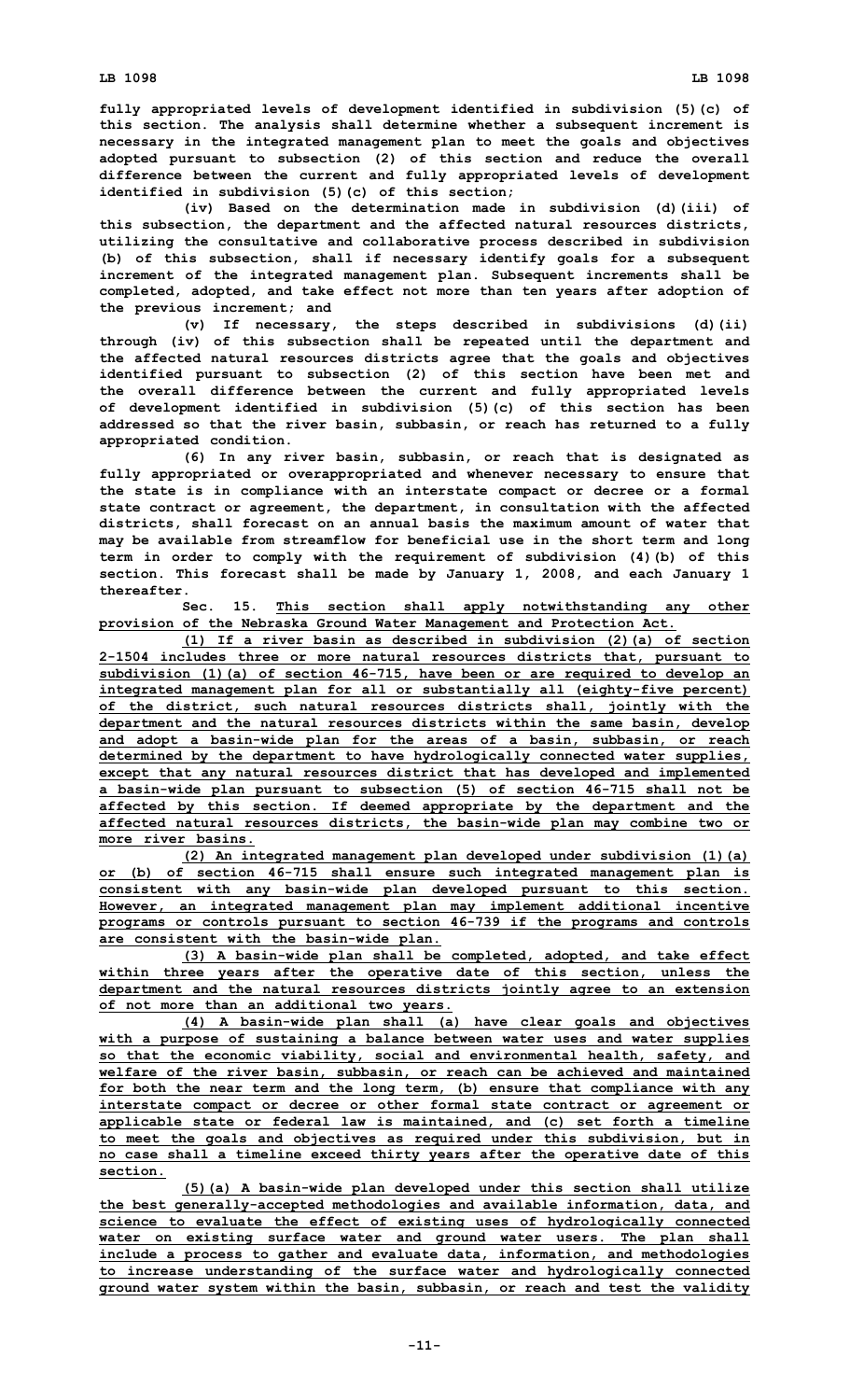**of the conclusions, information, and assumptions upon which the plan is based. (b) <sup>A</sup> basin-wide plan developed under this section shall include <sup>a</sup> schedule indicating the end date by which the stated goals and objectives are to be achieved and the management actions to be taken to achieve the goals and objectives. To ensure that reasonable progress is being made toward**

**achieving the final goals and objectives of the plan, the schedule shall also include measurable hydrologic objectives and intermediate dates by which the objectives are expected to be met and monitoring plans to measure the extent to which the objectives are being achieved. Such intermediate objectives shall be established in <sup>a</sup> manner that, if achieved on schedule, will provide <sup>a</sup> reasonable expectation that the goals of the plan will be achieved by the established end date.**

**(c) <sup>A</sup> basin-wide plan shall be developed using <sup>a</sup> consultation and collaboration process involving representatives from irrigation districts, reclamation districts, public power and irrigation districts, mutual irrigation companies, canal companies, ground water users, range livestock owners, the Game and Parks Commission, and municipalities that rely on water from within the affected area and that, after being notified of the commencement of the plan development process, indicate in writing their desire to become an official participant in such process. The department and affected natural resources districts shall involve official participants in formulating, evaluating, and recommending plans and management actions and work to reach an agreement among all official participants involved in <sup>a</sup> basin-wide plan. In addition, the department or the affected natural resources districts may include designated representatives of other stakeholders. If agreement is reached by all parties involved in such consultation and collaboration process, the department and the affected natural resources districts shall adopt the agreed-upon basin-wide plan. If agreement cannot be reached by all parties involved, the basin-wide plan shall be developed and adopted by the department and the affected natural resources districts or by the Interrelated Water Review Board pursuant to section 46-719.**

**(d) Within five years after the adoption of the basin-wide plan, and every five years thereafter, the department and affected natural resources districts shall conduct <sup>a</sup> technical analysis of the actions taken in <sup>a</sup> river basin to determine the progress towards meeting the goals and objectives of the plan. The analysis shall include an examination of (i) available supplies, current uses, and changes in long-term water availability, (ii) the effects of conservation practices and natural causes, including, but not limited to, drought, and (iii) the effects of the plan in meeting the goal of sustaining <sup>a</sup> balance between water uses and water supplies. The analysis shall determine if changes or modifications to the basin-wide plan are needed to meet the goals and objectives pursuant to subdivision (4)(a) of this section. The department and affected natural resources districts shall present the results of the analysis and any recommended modifications to the plan at <sup>a</sup> public meeting and shall provide for at least <sup>a</sup> thirty-day public comment period before holding <sup>a</sup> public hearing on the recommended modifications. The department shall submit <sup>a</sup> report to the Legislature of the results of this analysis and the progress made under the basin-wide plan. The report shall be submitted electronically. Any official participant or stakeholder may submit comments to the department and affected natural resources districts on the final basin-wide plan adopted by the department and affected natural resources districts, which shall be made <sup>a</sup> part of the report to the Legislature.**

**(e) Before adoption of <sup>a</sup> basin-wide plan, the department and affected natural resources districts shall schedule at least one public hearing to take testimony on the proposed plan. Any such hearings shall be held in reasonable proximity to the area affected by the plan. Notice of hearings shall be published as provided in section 46-743. All interested persons may appear at any hearings and present testimony or provide other evidence relevant to the issues under consideration. Within sixty days after the final hearing, the department and affected natural resources districts shall jointly determine whether to adopt the plan.**

**(f) The department and the affected natural resources districts may utilize, when necessary, the Interrelated Water Review Board process provided in section 46-719 for disputes arising from developing, implementing, and enforcing <sup>a</sup> basin-wide plan developed under this section.**

**Sec. 16. On and after the operative date of this section, <sup>a</sup> board shall not vote to enter into <sup>a</sup> ground water augmentation project without conducting <sup>a</sup> public hearing on the project, with notice of the hearing given as provided in section 46-743.**

**Sec. 17. Section 77-1371, Revised Statutes Cumulative Supplement, 2012, is amended to read:**

**77-1371 Comparable sales are recent sales of properties that are**